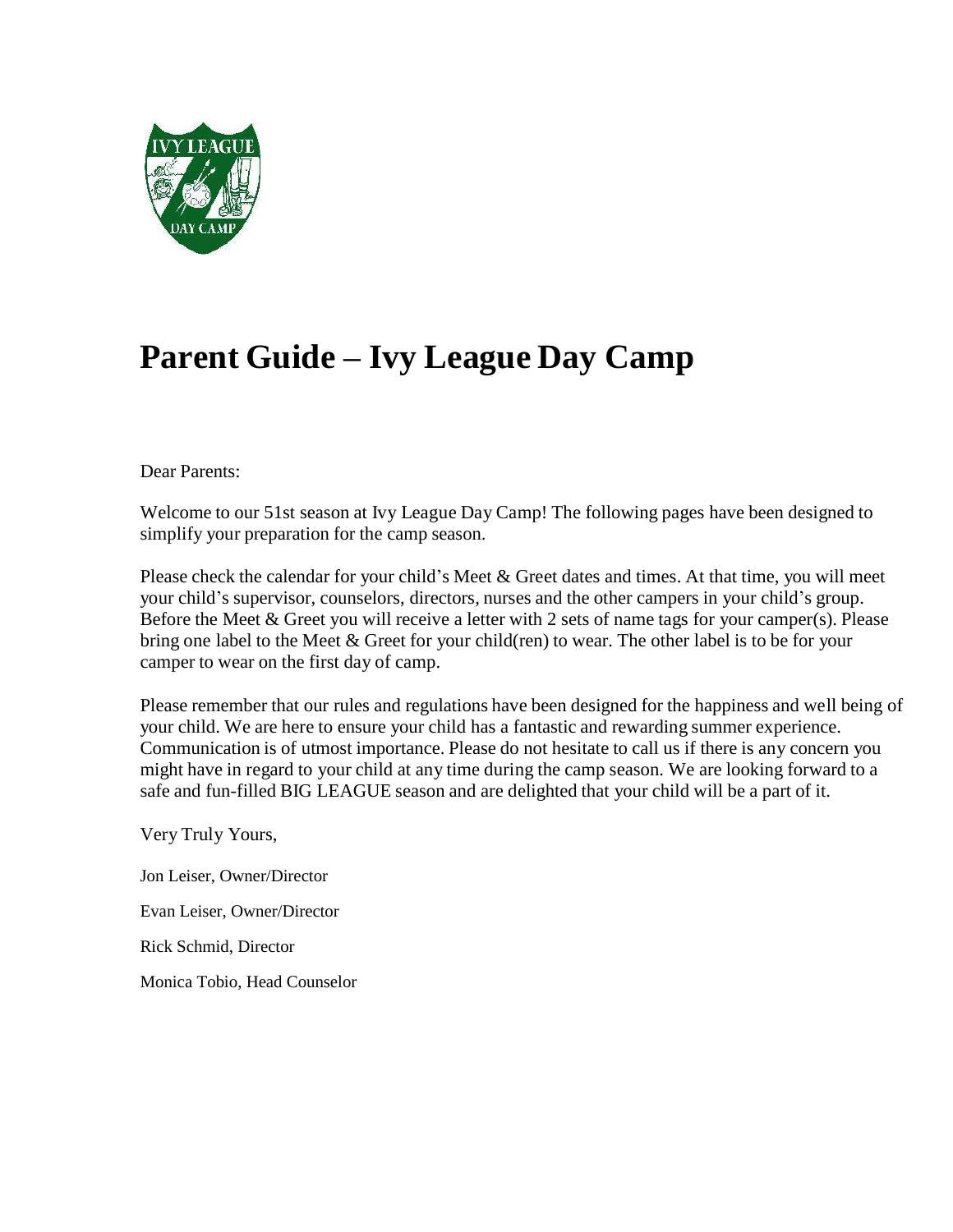### **2022 Camper Forms**

The following forms must be completed for every Camper and received in camp by June  $10^{th}$  2022:

This year parents must complete the forms online. The Camper Medical, Camper Profile, Emergency Contact Form, Immunization Form, and Code of Conduct can be completed online. Please use this address to pull up the **Camp Doc Website**. Please also remember to upload a photo of your child to the **Camp Doc Website.** Please find below a brief description of each form.

- **1. Camper Medical – you can fill this form out for your child.**
- **2. Immunization Form (required by the state) – you can ask your doctor for a copy of his/her immunization chart.**
- **3. Camper Profile Form - general camper information.**
- **4. Emergency Contact Form**. (A phone number that requires an extension will not be accepted by the system.)
- **5**. **Code of Conduct for Travel & L.I.T.'S**.
- **6. Please upload a photo of your child to CampDocs.**

#### **The following forms are optional.**

- 1. Medication Form- if your child will be taking any medication at camp-complete on Camp Docs
- 2. Allergy Action Plan-if your child has a severe allergy-complete on Camp Docs
- 3. IL Camp Gear Order Form

#### **Feel free to call the camp office at 732-446-7035 or email us with any questions about camper forms.**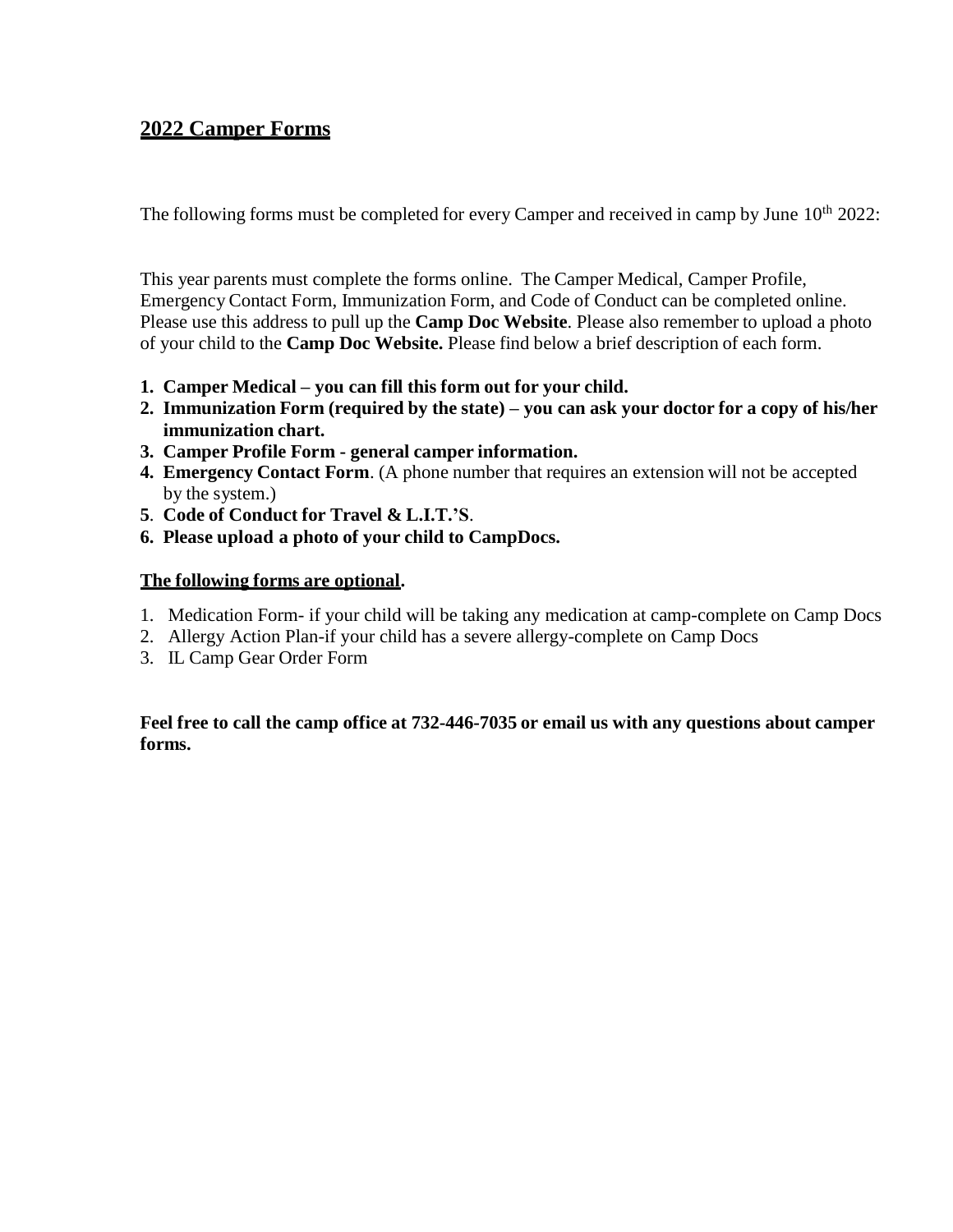# **CAMP DATES TO REMEMBER 2022**

| <b>First Time Camp Parent Orientation</b>                | Wednesday, June 1 5:30-6:45 PM                         |
|----------------------------------------------------------|--------------------------------------------------------|
| Preppy, Mini-Day and Pre-School, Meet & Greet            | Tuesday, June 21st $5:00 \text{ PM} - 5:45 \text{ PM}$ |
| Kindergarten Meet & Greet                                | Tuesday, June 21st $6:15$ PM $- 7:00$ PM               |
| <b>Travel Meet &amp; Greet</b>                           | Tuesday, June $21^{st}$ 6:15 PM – 7:00 PM              |
| $1st - 2nd$ Grade Meet & Greet                           | Wednesday, June 22 <sup>nd</sup> 5:00 PM -5:45 PM      |
| $3rd$ , 4 <sup>th</sup> , 5 <sup>th</sup> & Meet & Greet | Wednesday, June $22nd 6:15 - 7:00 PM$                  |
| <b>First Day of Camp</b>                                 | Monday, June 27th                                      |
| 3 <sup>rd</sup> Grade Camper Late Night (campers only)   | Monday, July 18 <sup>th</sup> until 6:00 PM            |
| <b>Family Fun Day BBQ</b>                                | Sunday, July 24th 12:00 PM - 4:00 PM                   |
| $4th$ & $5th$ Grade Camper Late Night (campers only)     | Monday, August 1 <sup>st</sup> until 6PM               |
| 1 <sup>st</sup> & 2 <sup>nd</sup> Grade Camp Show        | Tuesday, August 2 <sup>nd</sup> Day Time-TBD           |
| Mini Day, Pre-K, K Camp Show                             | Wednesday, August 3rd Day Time-TBD                     |
| <b>Travel Late Night at Camp (campers only)</b>          | Tuesday, August 16th until 6:00 PM                     |
| <b>Last Day of Camp</b>                                  | Friday, August 19th                                    |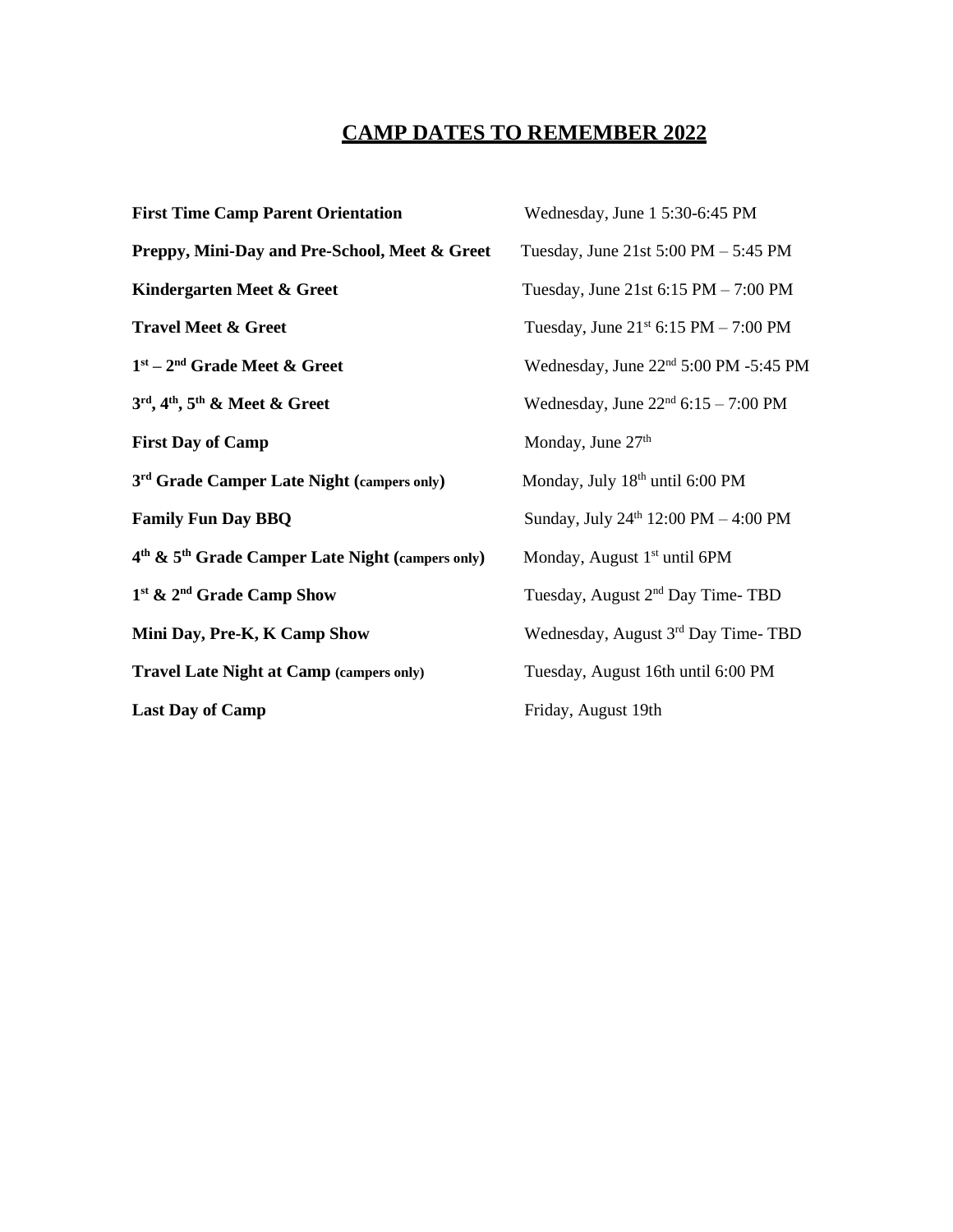## **CAMPERS TRANSPORTED BY BUS**

Morning pick-ups begin at approximately 8:00AM. If your child starts camp on the first day of the season, your child's driver or bus counselor will attempt to contact you a few days prior to his/her starting camp. **PLEASE ONLY CALL CAMP THE WEEKEND PRIOR TO YOUR FIRST DAY IF YOU HAVE NOT HEARD FROM YOUR DRIVER.** If your child starts camp after June  $28<sup>th</sup>$ , you will receive a call with pick up information prior to start date. Please expect some delays in transportation during the first few days of camp. Full Day camp is in session from 9AM - 4PM and Mini Day 9AM - 1:15PM. Buses stagger in the lot between 8:45 – 9:00 AM. We do this in order to limit the time on the bus for all campers. Expect your child to arrive home within the hour. Please note that the following guidelines should be followed by our bus drivers and counselor staff, as well as parents.

- 1. Campers will not be permitted to switch buses going home.
- 2. The driver is never allowed to leave the bus in accordance with the laws of New Jersey. There are bus counselors on all camp buses.
- 3. Bus drivers can only wait two minutes for your child; please be ready. If your child is not ready for the bus, parents must transport the child to camp.
- 4. Drivers are not permitted to leave your child unless you make your presence known, or if camp has written permission to leave your child without anyone at home. If a parent is not present, the child will be returned to camp where the parent must pick up the child. Drivers will notify camp by cell phone. We will then contact you.
- 5. If there is a permanent address change, please notify camp as soon as possible.
- 6. If your child is scheduled to go home by bus, and it becomes necessary to pick him/her up in person, you must notify the office before **2 PM.** Parents must pick up their children and sign them out. **Children will not be dismissed between 3:30 and 4:00.** Car keys will be held at the front desk until you leave.
- 7. In the case of severe inclement weather conditions, the directors will delay dismissal of campers and buses until such time as weather permits a safe departure.
- 8. Please educate your child about safety; in particular, the safe way to get on and off the bus. A camp bus will be at camp on Meet & Greet day so campers can practice getting on and off the bus. All campers are assisted off the buses and placed on the buses by a staff member.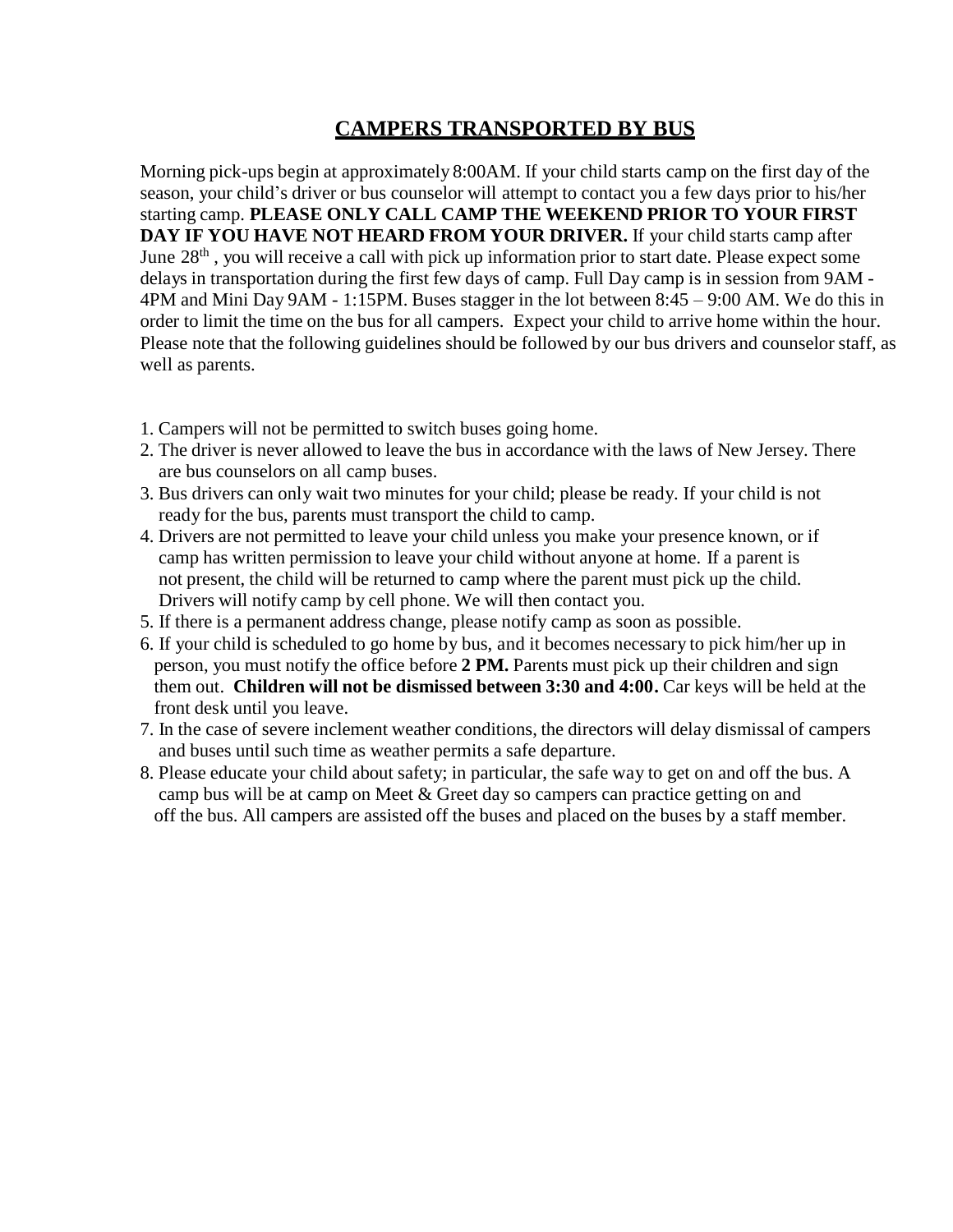# **CAMPERS TRANSPORTED BY PARENT (PT' s)**

### **ARRIVAL:**

Campers may arrive at camp between 8:45- 9:00 AM. Preppy arrival is at 9:30AM (all parents must park in the lot and escort their camper inside.) Please bring your child into the Field House entrance with a face covering. Please follow the directions of the IL staff in our busy parking lot. Pull up to the curb and a staff member will help your camper out of the rear driver's side of the car. Campers will be escorted to their group. Please have your child wear a face covering upon arrival. Continue out through the camp exit onto Gordon's Corner Road or if necessary, park in the parent designated parking area and escort your camper to his/her group (Mini & Full Day Pre-School, K - Field House, 1<sup>st</sup> & 2<sup>nd</sup> Grade - Lunch Tent, 3<sup>rd</sup>, 4<sup>th</sup> & 5<sup>th</sup> Grade - Swim Tent, Travel - Swim Pavilion. **Remember that whatever you do from day one will set the pattern for the rest of the summer**.

### **DEPARTURE:**

**Mini Day dismisses at 1:15PM. Preppy's dismiss at 12:30.** All parents park in the parking lot. Enter the Field House entrance of camp and **SIGN IN** at the desk showing a valid driver's license for identification and must have a face covering. You will then be directed by your child's supervisor to your campers designated area where you will need to **SIGN OUT** your child with their senior counselor. Be prepared to show a valid driver's license for ID verification EVERY DAY.

If someone other than the child's parent is picking up please be sure that person is on your EmergencyContact list and the camp office is notified prior to dismissal.

**Full Day dismisses at 4:00PM.** All parents park in the parking lot. Please have a face covering on to pick up your child. You will enter the camp through designated entrance by age/grade of child.

You will then need to **SIGN IN** showing a valid driver's license for identification. Upon PT dismissal at 4:00PM, you will be directed by an IL staff member to your camper's designated pick-up locations where you will need to **SIGN OUT** your child with their senior counselor. Be prepared to show a valid driver's license for ID verification EVERY DAY. If someone other than the child's parent is picking up please be sure that person is on your Emergency Contact list and the Camp office is notified by **2 PM** prior to dismissal that day. Below are the designated pick up locations:

Pre-School – K Grade – Field House Garage Door to Field House 1<sup>st</sup> & 2<sup>nd</sup> Grade – Field House Entrance to Lunch Tent  $3^{rd}$ ,  $4^{th}$ , &  $5^{th}$  Grade – Main Camp Entrance to Large Swim Tent adjacent to lap pool Travel – Main Camp Entrance to Swim Pavilion

When picking up in 2 locations please pick up the younger child first. Campers will not be released to parents until dismissal time unless the office is notified by **2 PM**. Campers may not be dismissed between 3:30PM and 4:00PM.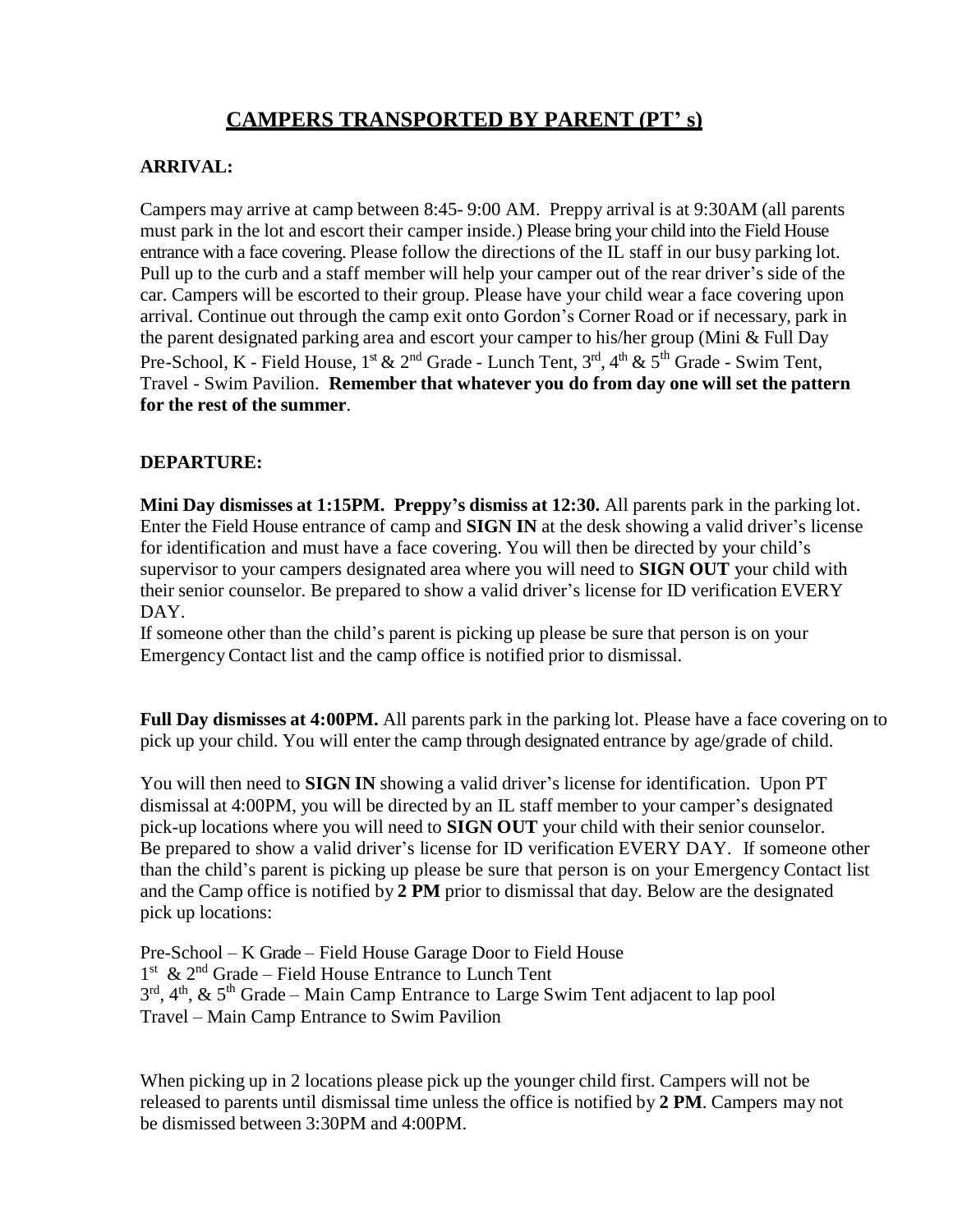**EXTENDED HOURS:** Hours are 7:15-8:45AM and 4:15-6PM. Campers signed up for extended AM care must be dropped off to the camp lobby and signed in. PM extended care campers must be signed out in the lobby at the end of the day.

**EXTREME WEATHER DISMISSAL:** Children will NOT be dismissed 1/2 hour prior to dismissal time, regardless of weather conditions. (Parent Transportation) PT's should park cars in the lot away from the building and sign in as usual. All divisions will be dismissed from the Field House. In the case of severe inclement weather conditions, the directors will delay dismissal of both PT Campers and those transported by bus, until such time as weather permits a safe departure.

**NOTE:** Children will not be released to anyone except parent or legal guardian, without a note on file in the office. Any child leaving camp during the day for any reason must be signed out in the office. If returning, camper must be brought to the office.

### **Ivy League and American Camp Association Camper Illness Policy**

As per the CDC (Center of Disease Control) regulation, if your child exhibits symptoms of illness, like symptoms, including fever of 100 degrees, or above, coughing, sneezing, and body aches, PLEASE KEEP YOUR CHILD HOME, and consult your physician as soon as possible.

The CDC and the State of NJ recommends a child be fever free, temperature of 98.6 degrees or lower, for 24 hours before returning to camp. Even if they have been on an antibiotic for 24 hours, they must also be fever free for 24 hours.

Please do not hesitate to contact the camp nurse if there are any questions that may arise.

## **DAILY DRESS**

1. A camp bag and shirt will be issued to your child at "Meet & Greet" or on his/her first day of camp. Travel will receive 2 camp shirts and a camp bag. All campers must wear their camp shirt on photo day.

- 2. Campers, 2nd Grade through Travel must wear their camp shirt on trip days unless otherwise specified.
- 3. ALL CLOTHING, FOOTWEAR AND PERSONAL TOWELS SHOULD BE PROPERLY LABELED WITH YOUR CHILD'S FIRST AND LAST NAME. EVERY ATTEMPT WILL BE MADE TO RETURN LOST CLOTHING IF LABELED.
- 4. Shorts & tee shirts are recommended. Sneakers and socks are recommended for all activities. Aqua shoes may be worn to the pool. Please label each shoe with camper's name. NO sandals or flip-flops for in-camp activities, but may be worn at the pool deck during swim only.
- 5. Additional camp apparel may be purchased from the IL store. Items will be displayed at "Meet and Greet". The IL store has imprinted hats and camp shirts. A list and pre-order form (Ivy League Camp Gear) can be found under "ILDC Families – Forms on our camp website.
- 6. All children should come to camp wearing a bathing suit under their clothes. FULL DAY campers should pack a second bathing suit for PM swim and underwear for going home, along with 2 towels. For young children, we recommend a towel no larger than bath size. No large beach towels, please. A plastic bag will keep the wet items separate from the dry. All MINI DAY and PREPPY campers should come to camp wearing a bathing suit under their clothes and a towel in their bag. Travel campers refer to your calendar to determine proper attire for trip days